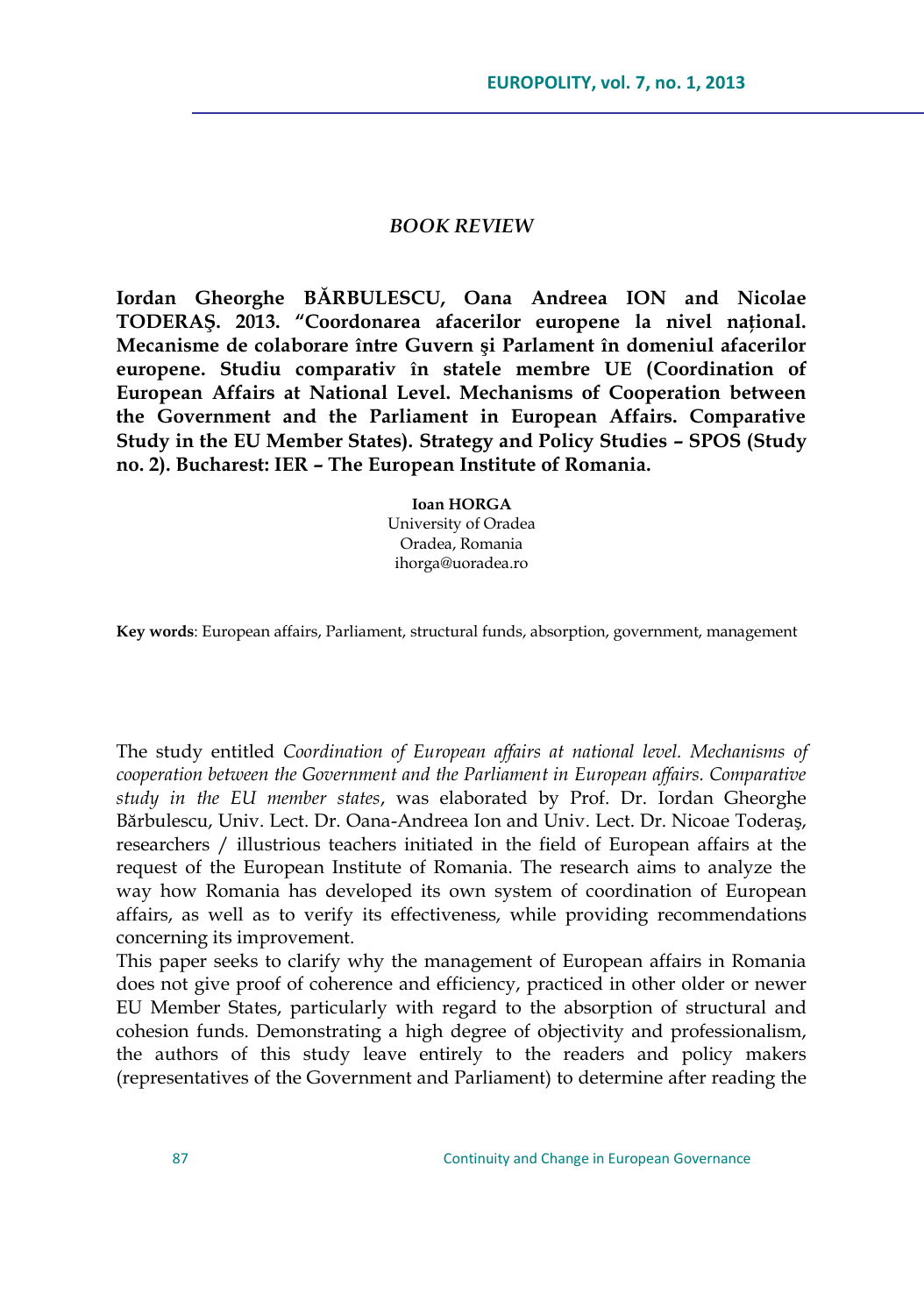paper if it succeeded to give a pertinent answer to the set questions and if the proposals for the improvement of the activities in this field are worth to be taken into consideration by the Romanian authorities.

If we look at the structure of this paper it is divided into several sections. In the introduction we find the theoretical framing (approach), the assumed objectives and a thorough description of the research methodology, at the same time also being discussed the necessity of this study in the current politico-institutional context.

The main objective of the empirical research is to examine the institutional framework of the European affairs in our country in order to improve and maximize its efficiency. The developers of this study in addition to the general objective have also identified some specific objectives, namely:

- presentation from a comparative perspective of the best practices in the management of European affairs and cooperation mechanisms in the EU Member States;
- disclosure of the Romanian practice in this matter to the reader and identifying the causal consecution, generator of inefficient links between the main domestic policymakers participating in the management process of European affairs, a special attention being paid to the presentation of the collaboration between the executive (Government) and legislative (Parliament);
- formulation of suggestions (recommendations) regarding the reconfiguration of the existing institutional architecture of coordination of European affairs at national level.

In the introductory part of the paper is emphasized the theoretical approach (framing), through which the developers of this study assume a vision stating that the European policies are distinct from foreign affairs, forming part of a complex governance process specific to the *European colossus*. In the elaboration of this paper the authors have used theoretical approaches specific to political science and public policy, the entire research being focused on developing the institutional arrangements and organizational framework for the management of European affairs at internal level and the evaluation their effectiveness. In this analysis, the Parliament, the Government and the institution of the President are seen by the three authors as interdependent actors in all the coordination process of European affairs. Through interdependence is understood a high degree of communication and transparency, accountability, responsibility, organizational responsiveness, and organizational efficiency.

The authors state that both distinguishing the causes of inefficiency of the institutional arrangements of the management of European affairs in Romania, and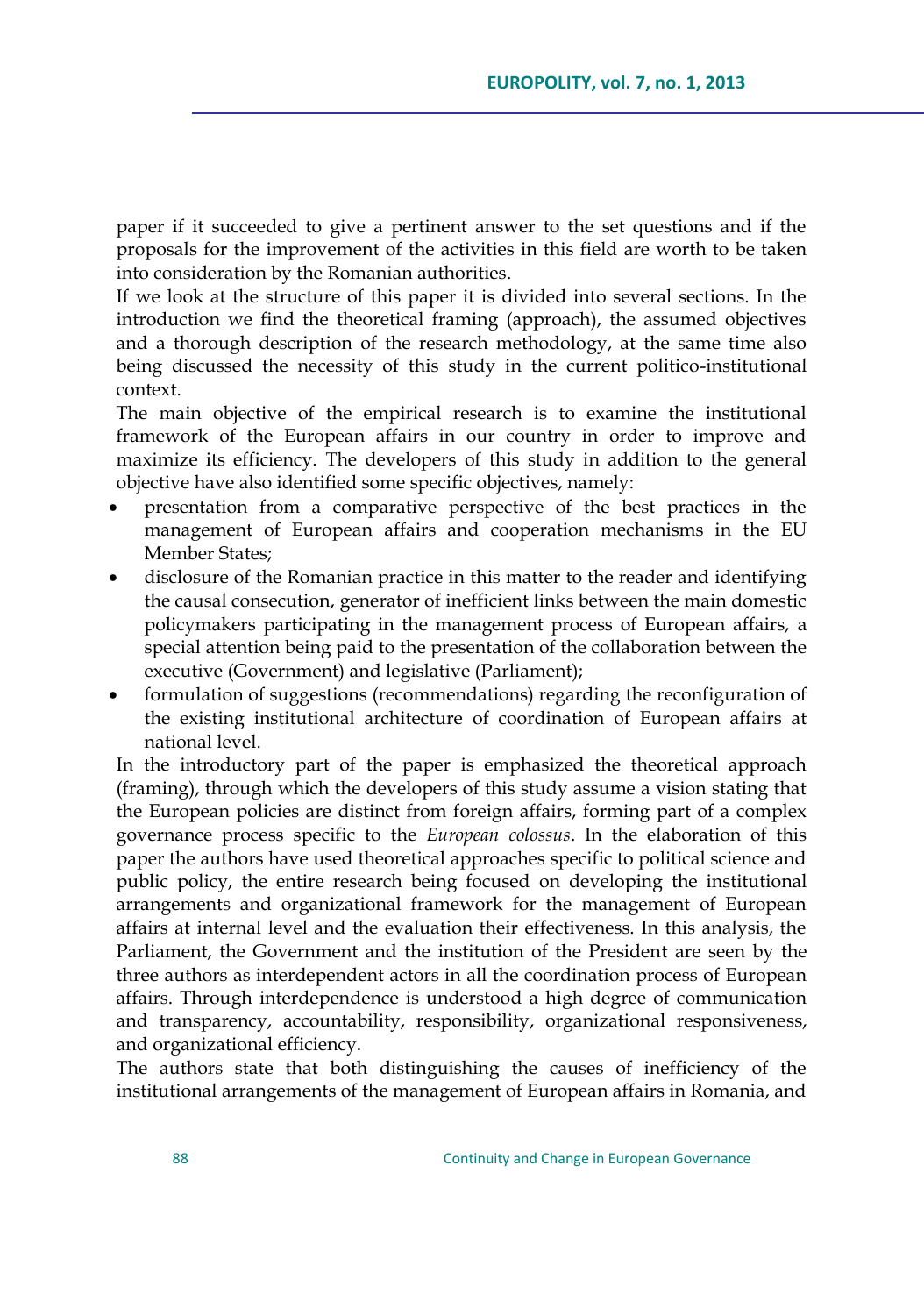the development of the final recommendations to the authorities on reshaping the institutional design have been realized through the prism of *new institutionalism*, however without giving a clear definition of this approach. In our opinion it was important to initiate the reader in the background of this theory and maybe a description of what the *old institutionalism* means and institutionalism in general, in order to have a clearer view on the topic of discussion. Guy Peters affirms that new institutionalism focuses on the multiplicity and complexity of objectives, arguing that the most rational choice assumptions tend to separate political life from its cultural and socio-economic roots. Thus political life becomes a compilation of autonomous choices by the relevant political actors. (Peters, 2005, 9). According to this theory institutions matter in a predictable way in shaping both the political process, and policy outcome (Pollack, 2005, 22).

Within the research methodology the comparative analysis was used, presenting the models of European affairs management from the Member States, comparing them with that existing in Romania, and a qualitative analysis. In the qualitative dimension of the research the team produced a series of interviews with key decision makers from the authorities / structures involved in European affairs. It is emphasized the lack of using of the quantitative method of analysis, given that the *supplied empirical data wouldn't have shown with the same profundity the causal consecution generating inefficient reports between the actors involved in the coordination of European affairs at internal level and it wouldn't have permitted equally the revealing of the main trends shaping the options for improving the status quo*.

In the second chapter of the research are provided some information about the legislative and institutional changes in the EU after the ratification of the Lisbon Treaty, since the reforms initiated by this *new European constitution* have a direct impact on the management design of the European affairs in the Member States. Here the authors accentuate the increased role of national parliaments provided by the Lisbon Treaty in the EU policy making process, which according to the scholars should give a new impetus to adapt the domestic institutional design to the new European institutional arrangements. Under the new Treaty national parliaments are directly involved in the decision-making procedure, the European Commission being required to submit any legislative proposal to the national parliaments must, which must ensure that the proposal complies with the principle of subsidiarity (Lisbon Treaty, the Protocol on subsidiarity and proportionality, Article 6, 152).

The third part of the paper is a comparative analysis of the institutional design for the coordination of European affairs in the Member States. In this chapter the authors present the models of coordination of European affairs in all the 27 EU member states, categorizing them into three groups of countries. In the first group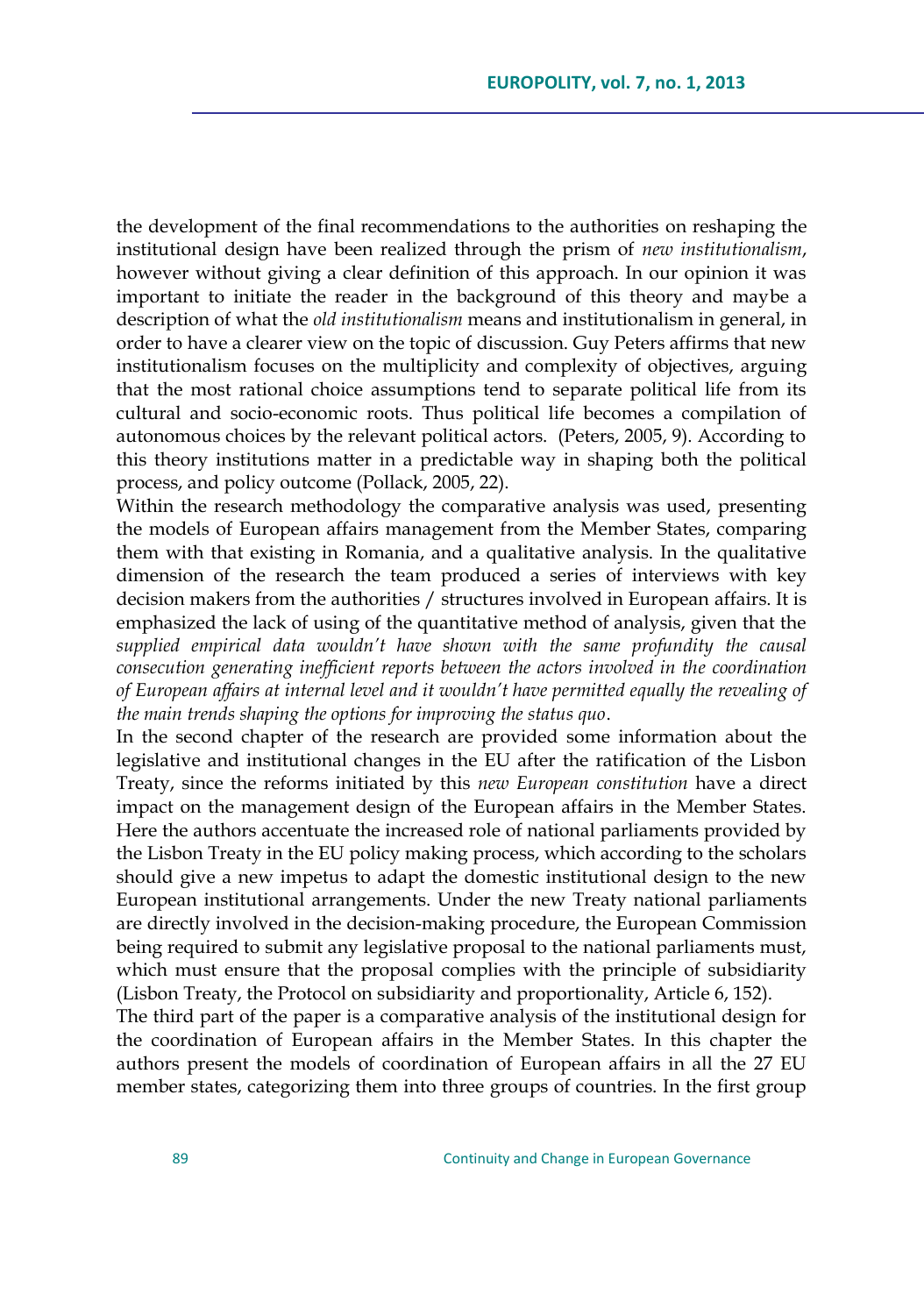of countries whose model of management has been put under scrutiny can be found France, Germany, UK, Spain and Poland. Several factors have played an important role in choosing these models, such as country size or the experience they have in the management of European affairs, countries belonging to different waves of enlargement. It was also taken into account the fact that these countries have different perceptions about how the European Union should develop, some of these countries advocate for a federalist approach, while others are followers of intergovernmentalism. Each of the models presented teaches us something like:

In case of *l'hexagon* (**France**), which for the coordination of European issues founded in 2005 the "Inter-ministerial Committee for Europe" (composed of the Minister of Foreign Affairs, official with the rank of Minister responsible for European Affairs, Minister of Economy and Finance, and other ministers in depending on the agenda of the meetings) is worth mentioning the placing of the Secretariat General for European Affairs under the direct authority of the prime minister, and the structure of the Secretariat General (detached experts from line ministries). In the authors' opinion the setup of SGAE of detached experts from all ministries leads to resolving the inter-ministerial issues directly within the SGEA, of a particular importance being considered the existence of a permanent communication between SGEA and the Permanent Representation of France to the EU;

Looking at the example provided by **Germany** we find out that in its case we cannot speak about a single authority at national level, the German system of coordination of European affairs being a decentralized one, and from all the federal ministries, the Federal Minister of Foreign Affairs and the Federal Minister of Economy and Technology detain the main role in coordinating the activities of the other ministries concerning European issues, the members of these ministries also chairing various formations which have the duty to coordinate the opinions of other ministries in European issues;

The system from **Great Britain** in comparison with that from Germany is a centralised one, but very efficient. According to the authors it is worth mentioning the *Code of Practice on consultation procedure* that establishes a set of common standards and *the European Civil Service Fast Stream*, a training program dedicated to continuous preparation in European affairs, but also for a career in the EU institutions;

In the **Kingdom of Spain** the management of European affairs is done at two levels, at external and internal level. Externally this function is fulfilled by the Permanent Representative of Spain to the EU and at national level by the government. Spain is a good example to the success in attracting and absorbing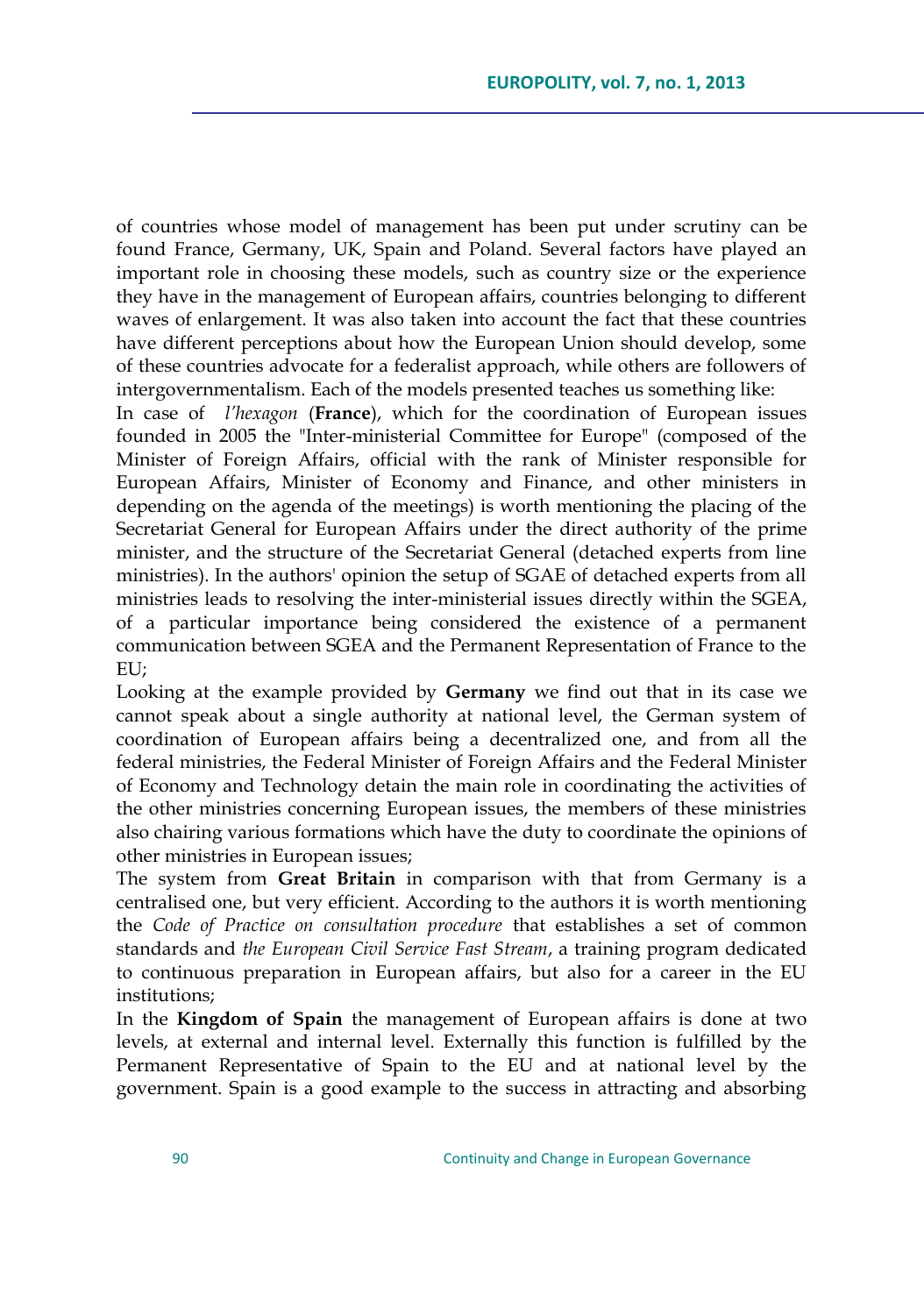European funds and to define an important role of the country in the European institutions. Absorption capacity is the degree to which a country is able to effectively and efficiently spend the financial resources allocated from the Structural Funds and is determined by three factors, namely: the macroeconomic ability of absorption, financial and administrative capacity of absorption (Oprescu et al. 9 -10).

In case of **Poland,** a country with a Communist legacy (like Romania) we ascertain that the management of European affairs is undertaken by the Ministry of Foreign Affairs, through the Department of the Committee for European Affairs, which is responsible for *"coordinating the implementation of the European policy of Poland in the activity of EU institutions, primarily in the European Council, the Council of the European Union and other subsidiary bodies*." The Polish example teaches us that the Romanian central authorities should already start preparing for the Presidency of the Council of the European Union, function which will be held by our country in the second half of 2019.

The authors of the volume in addition to presenting the models of coordination of EU affairs in the countries mentioned above have identified a second group of states represented by Denmark and Lithuania, however their description is not as thorough as that of the other five countries. The writers reveal that in Denmark, the European affairs are coordinated by the Committee for Foreign Affairs, this body ensuring the permanent representation of Denmark in the EU institutions, and also the participation in the Coreper. At the same time the attention is drawn on the control and the intense involvement which the Danish Parliament has in the management of European affairs, which differentiates this country from the majority of the other members of the European Union, thus shaping a system where the Parliament has a decisive role. The small Baltic country, Lithuania is a good example just like Spain in attracting the structural funds, in the period 2007- 2013 having the highest rate of absorption of European funds among the states from the last enlargement wave.

In the last group of countries presented enter the rest of the Member States, besides our country, Romania, a separate chapter being designed for revealing the Romanian practice in coordination of European affairs and identification of the causal chain generating inefficient links between the major domestic policymakers participants in the management of European affairs, especially focusing on the collaboration between the Government and the Parliament, respectively the Government and the Presidential Administration.

To each state put under scrutiny was applied the same analysis grid, structured on three institutional-systemic pillars: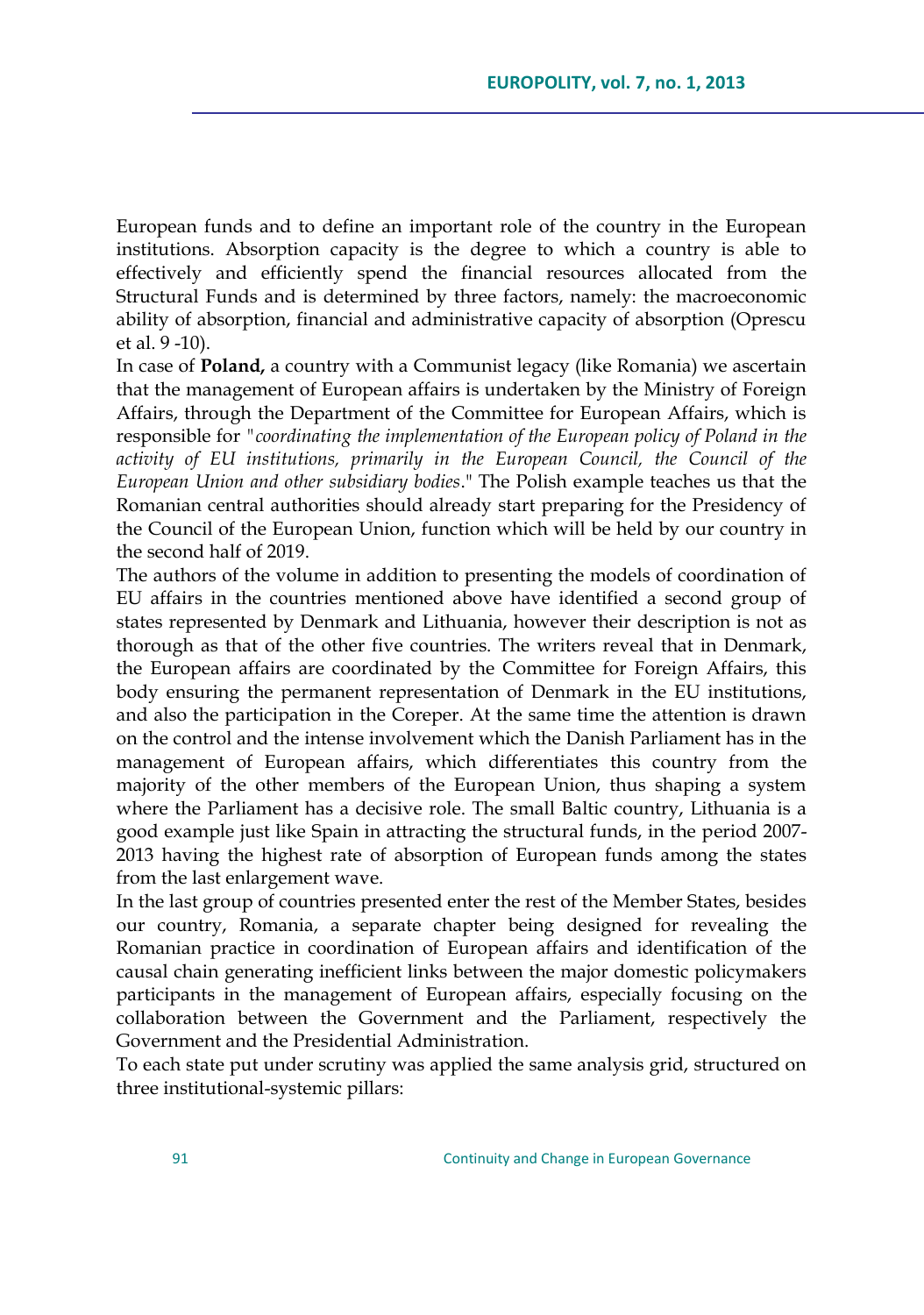- constitutional arrangements (regulatory) in coordinating EU affairs: the organization of the state, relation between Government-Parliament, the powers of parliament and government, the role of the President or of the Royal House;
- normative variables of the inter-institutional arrangements: effectiveness and efficiency of the arrangements, clear distribution of competences, promptness of interventions, facilitation of the participatory and consultative framework with the stakeholders, results and impact visibility
- institutional-systemic resistance variables: alteration of arrangements in the context of historical evolution and deepening of European integration, causes of inter-institutional conflicts, identified methods of conflict resolution and of solving inter-institutional tensions, sustainability of the identified solutions.

The role of this analysis consists in taking good examples from these countries and their implementation in the system of management of European affairs in Romania, thus streamlining the current institutional arrangements for coordination of European issues.

The fourth chapter is devoted to assessing the national system, namely the institutional design of coordination of European affairs in Romania. Firstly the readers get acquainted with a historical presentation of the Romanian model of management of EU affairs, being presented the key moments and the main phenomena and processes related to the strengthening of the Romanian model. In the second part of the chapter are unfolded and evaluated the existing systems up to today, the analysis including both coordination arrangements within the Government and those between the Government and Parliament. Likewise among the lines of this chapter is deciphered the causal consecution that creates and preserves the inefficient institutional arrangements in the coordination of European affairs at internal level. Much of the blame can be attributed to the interinstitutional conflict and to the unclear specification of responsibilities, the tension between the state institutions clearly affecting the institutional communication.

It is enough if it's taken the example of the Presidential Administration versus Government, the first attempting to subordinate the government, sometimes leaving to it only the implementation of its decisions and removing it from the role of conceiving and implementing ex-ante of the positions of Romania. In the last part of the chapter are listed the main risks of the institutional formats of coordination of European affairs which existed in Romania, here being used and capitalized the interviews realized by the research team with the key decision makers within the main authorities and structures involved in European affairs.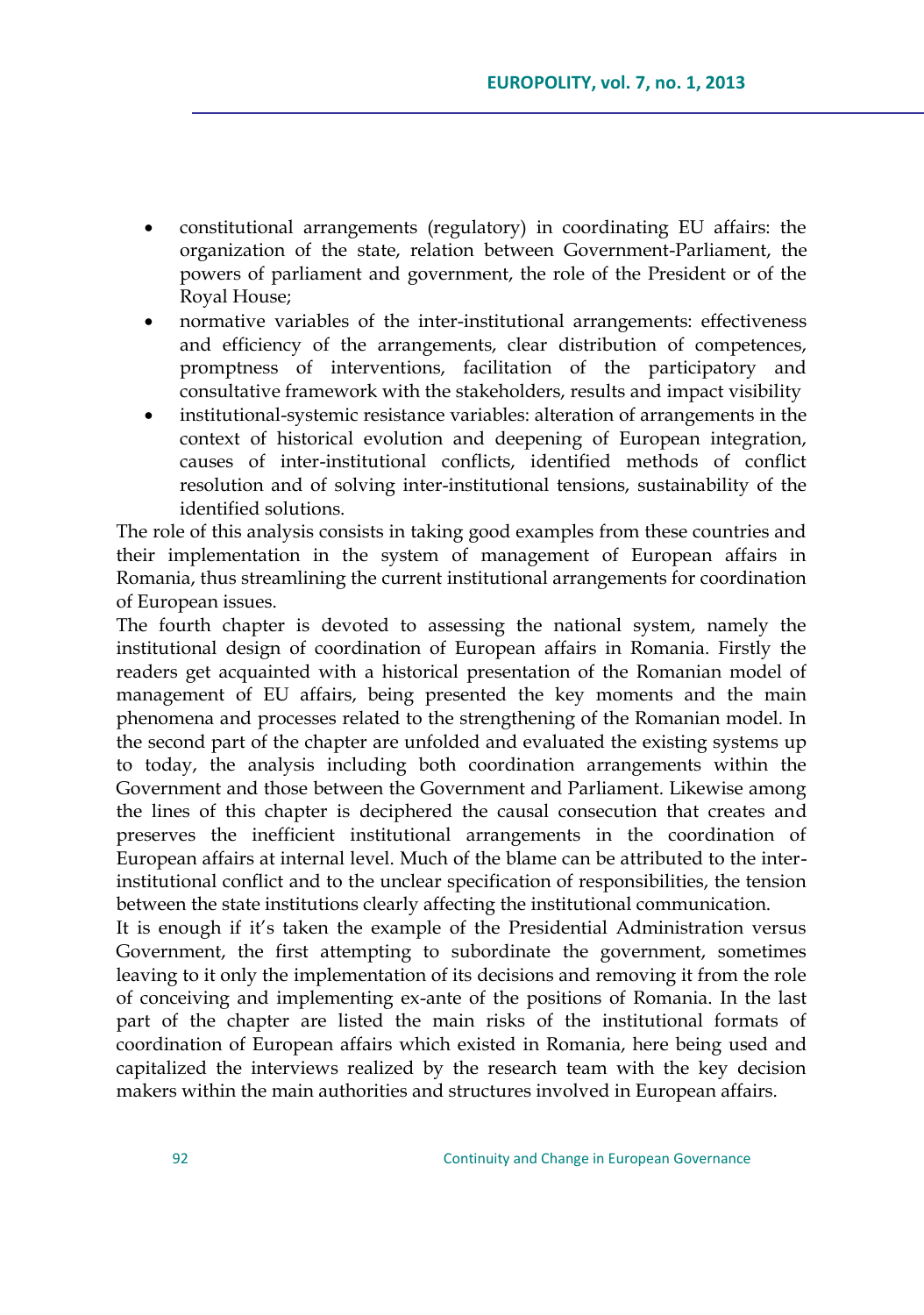At the end of the study are described the strengths and weaknesses of the national institutions with powers in European affairs and are drawn the conclusions, finally the authors coming up with recommendations for improving the management system of European Affairs of Romania, hoping that this package of proposals will be considered and implemented by the related authorities. The authors of this empirical research strongly assert that not the design format of the coordination system of EU affairs makes the difference but the functionality, consistency and perseverance of the elected ones. The scholars have concluded that in our country there is no model of management of European affairs, and we can only talk about a permanent process of setting up / reestablishment / modification of copied or inappropriate institutional structures.

The study shows that despite the 6 years spent within the Union as a Member State with full rights, and the 20 years since the signing of the European Association Agreement, in our country the national institutional framework for the management of European affairs is completely ineffective.

Thus the authors come up with recommendations that require:

- rethinking the institutional design of coordination of European affairs leading to a single national coordination;
- establishing / restoring of a 'politically correct' relation between the executive and the legislative regarding European affairs so that Parliament, the ultimate expression of democracy, to have an active role;
- adopting in emergency the post-accession strategy covering at least the period 2014 – 2020;
- ensuring the stability and sustainability of a national system of coordination of European affairs to enable a long-term approach;
- introduction of mandatory ex-ante, intermediate and ex-post evaluation related to the whole activity concerning European policies and funding;
- development of a national program of ongoing training of qualified personnel in European affairs and their remuneration according to their effort and quality of work;
- creation and development of a more flexible electronic communication system with less restricted access than the current system and the elaboration and implementation of a national consultation strategy regarding Romania's participation in the administration of EU policies;
- unblocking the absorption of structural and cohesion funds by providing a real co-financing of projects, and by simplifying the system by abandoning the multiple and unclear coordination. Unfortunately in our country the absorption of European funds was and remains problematic and poor, it is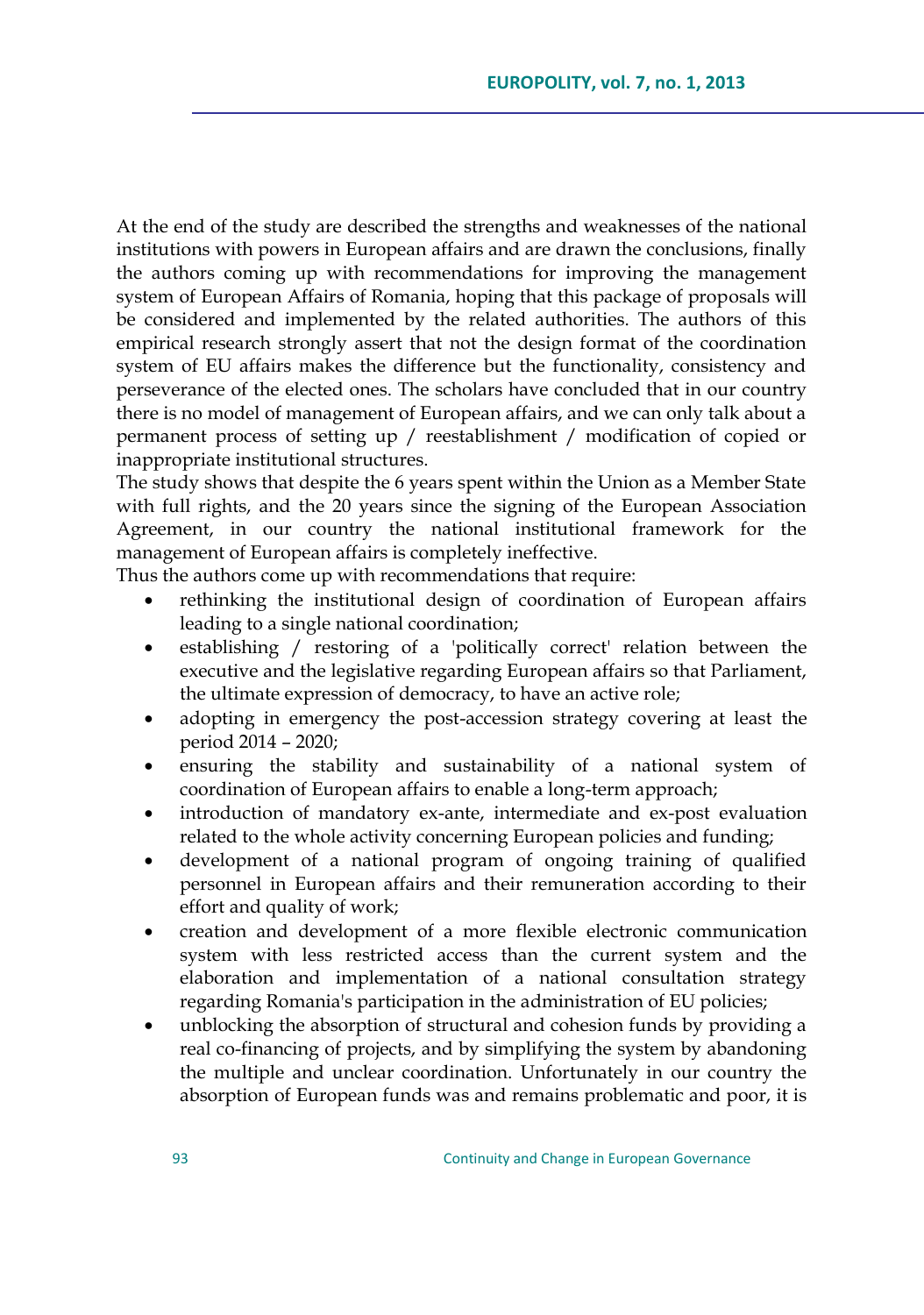enough if we look at the latest figures provided by KPMG, showing that Romania was ranked last in the European Union concerning the absorption of EU funds. Specialists from KPMG believe that our country *has a unique opportunity to get out of this loose and vicious circle, but it is absolutely necessary to mobilize all resources capable and specialized with decision making power at governmental, inter-ministerial level, and at the level of the political and social business environment, to align national interest and coagulation of a coherent and integrated vision, to lay out strategically and realistic, based on competitiveness and growth criteria, the national and trans-sectoral priorities of the next period.* (National News Agency, Romania, last in the EU on EU funds absorption at the end of last year, 2013).

Regarding these suggestions we also believe that the legislative, namely the Parliament should play a more important role in the coordination of European affairs, especially after the entry into force of the Lisbon Treaty, which provides an opportunity to rethink the role of the Romanian Parliament, which should stand out of its self-imposed marginalization and numb stagnation. It is absolutely necessary a uniform and clear settlement, providing a genuine mechanism for collaboration between the executive and legislative, efficient from a financial perspective, flexible, but in the same time conducive to allow the systematic participation of the legislative power in the whole issue related to the European decision-making process and the control of the government activity in the European institutions.

We believe that the specification and clear separation of institutional prerogatives, mutual respect of areas of expertise, collaboration between institutions and the assuming by Parliament of a role in the management of EU affairs to the extent of its legitimacy, are the key to have an efficient system of coordination of European affairs (Ghinea et al., 34).

After reading the study we consider that it has made an exhaustive analysis of the subject in question and it proposes viable recommendations to policy makers, but in the current phase of research it cannot be predicted whether or not these recommendations will be implemented by the competent authorities, which remains a mystery the future.